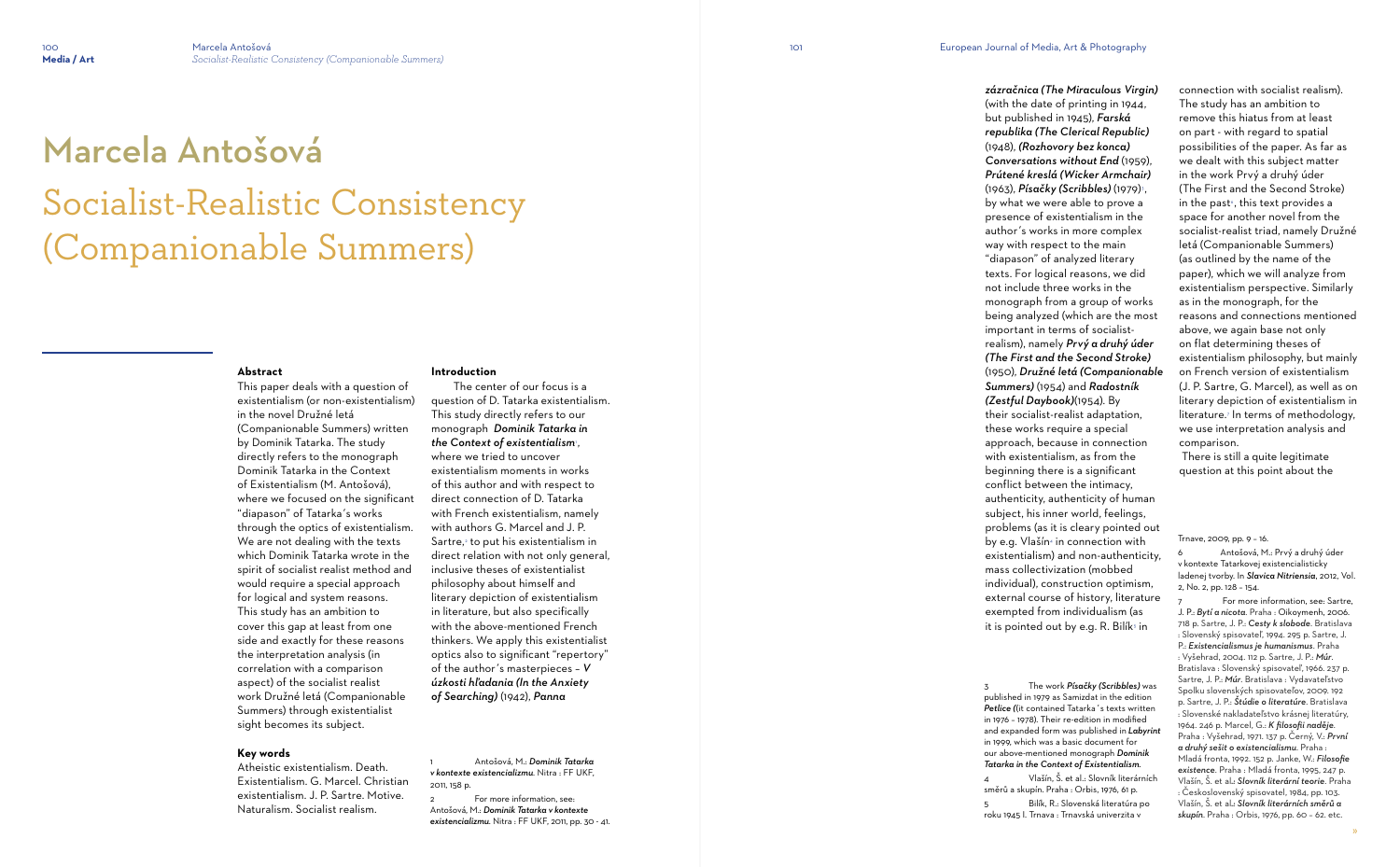meaning of this research problem

which from its beginning puts two ideologically controversial views against each other - it means socialist realism versus existentialism (an individual as a part of a collective team and system determination versus authentic self-creating "me"). However, justification and logic of this approach lies at least in this disputableness. Pre-socialist and post-socialist work $^{\mathrm{s}}$  of Dominik Tatarka was based on his existentialism (whether intentionally or unintentionally), and if he decided to change his perception of world (continually also to a way of writing) in certain time, then it is absolutely suitable (we think that even necessary) to name changes which incurred in contrary to his works of existentialism character. At the same time, there is a legitimate question, whether it is possible to leave "past" (and also future) in such a way that there is no indication of the past in the "present". Therefore, it is quite justified to ask, where this "existentialist" aspect of Dominka Tatarka has lost, and whether it has really lost completely without any hints. How it was modified or not modified, which metamorphosis it contained or not contain, and what typical Dominik Tatarka did not use in structuring the text in order to get closer to required socialist

8 Antošová, M.: *Dominik Tatarka v kontexte existencializmu*. Nitra : FF UKF, 2011, 158 p., Bombíková, P.: Tatarkova raná novelistika *(1933 1945)*. In *Slovenská literatúra*, 1997, Vol. 44, No. 3, pp. 188 199, Hamada, M.: Dominik Tatarka – sujetová básnik. In *Slovenské pohľady*, 1992, Vol. 108, No. 2, pp. 14 19.

realist language custom<sub>°</sub>.

Detailed grasp of a method of socialist realism (its character specification) is still in the phase of literary research. However, in the broadest sense of word, it is a method which names requests of communist regime put on literature. For example, this "method" claimed that literary works should depict condemnation of exploiters/capitalists, create strong communist heroes (leaders), admire USSR and Communist Party, promote construction optimism, belaud collective work as the highest value of the society, etc. Subjective world of a hero, his individuality and originality were completely in the background. (For more information, see: Bilík, R.: *Slovenská literatúra po roku 1945 I*. Trnava : Trnavská univerzita v Trnave, 2009, 80 p. Bombíková, P.: Nové formulovanie spisovateľa a spisovateľskej práce v rokoch 1946 1956. Prípad Dominika Tatarku. In *Slovenská literatúra*, 2000, Vol. 46, No. 1, pp. 100 118. Lauček, A.: *Schéma a dogma v literatúre*. Prešov : Vydavateľstvo Michala Vaška, 2006. 103 p. Bakoš, V. et al.: *Umenie v službách totality*. Bratislava : SAV, 2000, 160 p. and others)

# **1 Socialist-Realist Družné letá (Companionable Summers) versus Existentialist Aspects of Tatarka´s Works**

Družné letá (Companionable Summers) was published in 1954 and this work dominantly represent author´s simplifying socialist realist line. This fact is immediately underlines by a text composition which is constructed simply and linearly. At the same time, compared to previous honest Tatarka´s work with a human subject, internal psychological and philosophical "dissection" of heroes (e.g. in the works V úzkosti hľadania (In the Anxiety of Searching), Rozhovory bez konca (Conversations without End), etc.), the work Družné letá (Companionable Summers) are "constructed" on the principle

of objectivity (in terms of external). Basic "plot line" is about construction of the railway line Družba, collectivization of Dužice and in (naive) questioning of human relationships (it means love on the male-female platform, while this platform is supplemented also for friendship between men who built the railway line Družba).

 A phenomenon of human relationships, specifically malefemale platform (a love triangle between Marinka Orendáčová, Ďuro Okánik, Janko Hreščo) represents a central problem of the whole plot (even non-conflict, non-dynamic and not ending in a real crisis, as pointed out by Lauček<sup>®</sup>). In this term, in terms of understanding of love as one of the most serious problems depicted in this work on which a thematic and content line is based, this novel can be compared to Tatarka´s novelette Prútené kreslá (Wicker Armchair) or to a literary document Písačky pre milovanú Lutéciu (Scribbles for Beloved Lutecia). Of course, a nature of relationship and questioning of love are in these masterpieces completely different than in Družné letá (Companionable Summers).

10 Lauček, A.: *Schéma a dogma v literatúre.* Prešov : Vydavateľstvo Michala Vaška, 2006, pp. 29.

#### *1.1 About Non-authenticity of Relations of Non-authentic Characters*

 In general, love and human relations are phenomenon which earnestly "inflicts" existentialist works of Dominik Tatarka, and of course as we have already indicated, gives them different position, dimension and depth, as it is also in case of the work Družné letá (Companionable Summers). Let us to remind that complex philosophical positions of relations, their authentic perception by main characters, their fulfillment or non-fulfillment, gave existentialist works of Dominik Tatarka a depth (*"In loving - non-verbal bottom speech, if verbal speech is the top one, the world from creation takes place, the genesis of world and its development happens and is lived. That our body includes the memory of a mankind, of creation. And nothing, nothing, not even death can cut this memory. We do not start from yesterday, not from our creation. We start with a mystery (...) when we stopped to listen to it, when we stopped to venerate it; our lives become banal, we will be lost in history*" <sup>1</sup>). At the same time, they sometimes exceeded space/frame of specific characters and in gnomic formal (language) anchoring, they resulted in general knowledge (*"that destinies of our lovers, everyday friends, people who seem to be close to us are inadmissible; that destinies of people are as* 

*distant as stars and they never* 

11 Tatarka, D.: *Písačky pre milovanú Lutéciu*. Praha : Labyrint, 1999, pp. 99 and 162.

*converge"*12; *"For people we love, we follow them day and night without a certainty that they are the real ones. "There is no peace next to a person despite you love him/her. You have reached it hardly, but it disappears at the same time..."* <sup>13</sup>). Living of broad-spectrum depicted human relations, their realization and transformation by means of characters also underlines, even outlined existentialism and oscillation between "Sarter" and "Marcel" position of learning. Temperamental desire for a man was depicted in Tatarka´s work in two ways. In his earlier works (e.g. V úzkosti hľadania (In the Anxiety of Searching)) the author "armed" his heroes with an endless ontological desire for another human being, but he did not allow the human convergence (friendship, partnership, family, etc.). He "built" an imaginary Sartre "wall" around his heroes and their subtle viscus. He depicted them desiring, but mutually distant, impenetrable, bounded and limited by their difference, as lonely, strange and desolate in Sartre way. In his later works (Prútené kreslá (Wicker Armchair), Písačky (Scribbles)) his heroes focus on other human being, in committing of their "me" to "you", they find a sense of their existence and "Marcel" hope and justness of

being.<sup>14</sup>

 However, it is vain to search for these philosophical-existentialist

14 For more information, see:

positions in the work Družné letá (Companionable Summers). As composition is simple and straightforward, Tatarka´s characters seem to be shallow and so their love has simplified position.

 Before we start to discuss character of human relations, we would like to point out that such flattened approach and shallow character of heroes are atypical and unnatural for Tatarka´s works, and so they can be understood as a "tax" paid to the schematism of that times. Outside the simplified socialist realist image (V úzkosti hľadania (In the Anxiety of Searching), Prútené kreslá (Wicker Armchair), Rozhovory bez konca (Conversations without End), Písačky (Scribbles)), the author "fights" for true awakening of a man by his literary works. A reader meets existentialistically authentic heroes who desire to create themselves and approach their lives supremely with full awarness, and people in a crowd are depicted as negative contract to real authentic beings 15 . Let us mention for example the work Písačky (Scribbles) which was published in samizdat publishing house in 1979, and where the appeal to authentic, personable real "awakening" is directly connected with a riot against totalitarian communist regime: *"But we are not very cautious about ourselves, we do not observe, or do not want to observe how we live and so survive. A nation lies in its speech. If a man lives unknowingly, in masses, his life can pass without* 

<sup>12</sup> Tatarka, D.: *V úzkosti hľadania*. Liptovský Mikuláš : Tranoscius, 1997, pp. 50. 13 Tatarka, D.: *V úzkosti hľadania*. Liptovský Mikuláš : Tranoscius, 1997, pp. 106. Antošová, M.: Dominik Tatarka v kontexte existencializmu. Nitra : FF UKF, 2011, 158 p.

<sup>15</sup> Antošová, M.: *Dominik Tatarka v kontexte existencializmu.* Nitra : FF UKF, 2011, 158 p.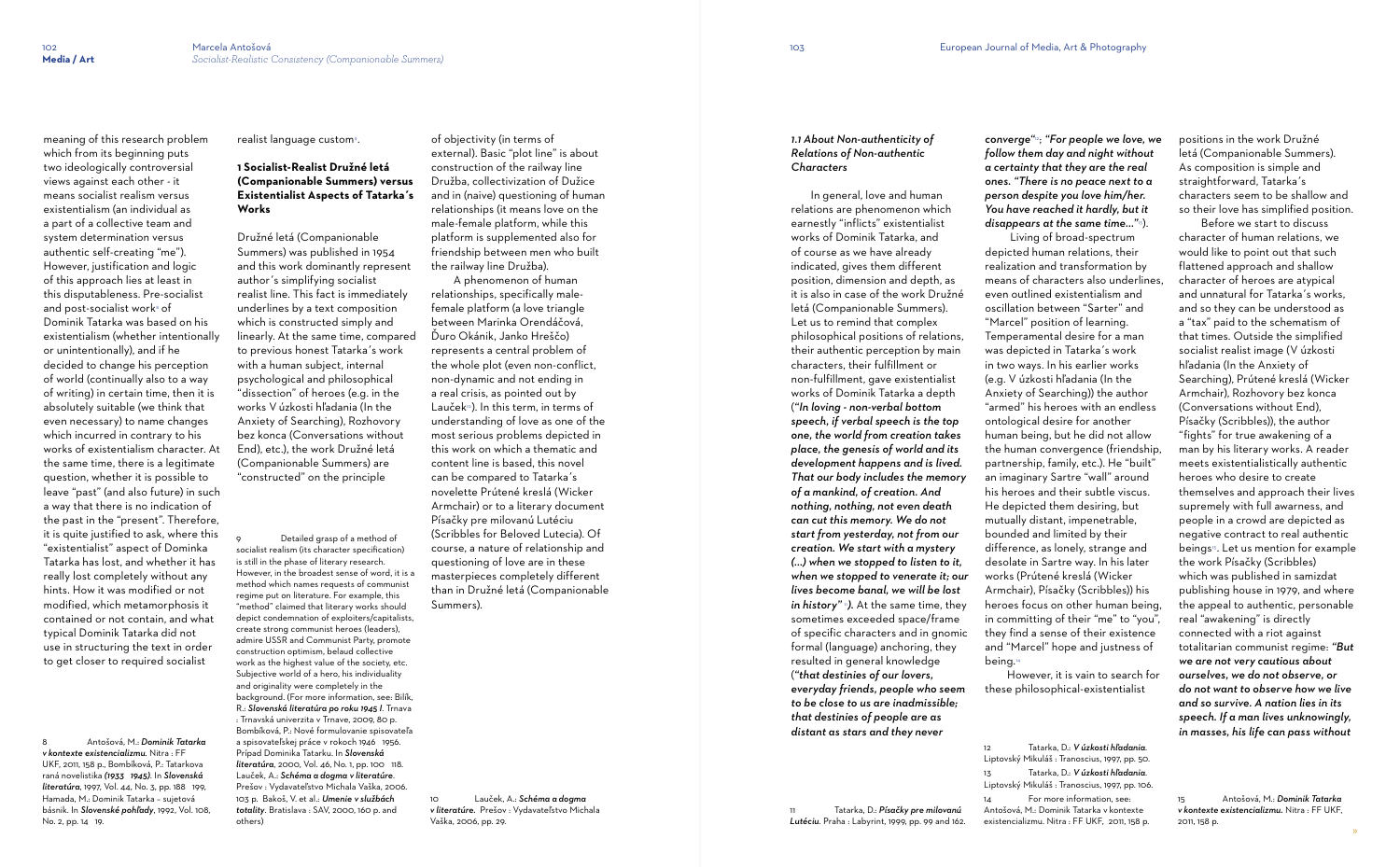In the work Družné letá (Companionable Summers) the author leaves indications of authentic line and the entire semantic space evidently contains people in "mass", in the crowd, people "involved" in objective (external) plots. People who are subject to social (communist<sup>20</sup>) and

*perception. The only things which last here from individuals are small funny stories, anecdotes, events, scandals or they remain as truces in speech..."* <sup>16</sup> *"They have withdrawn my passport in a festive way. They predicted. They let me to fly to Paris only if I am personally degraded, if I betray. If I express by personal consent, not only consent, bud enthusiasm, understanding that I have finally raised myself above.... That they have made good job for us when they have deprived us of sovereignty and responsibility for ourselves. I cannot make such statement...,"*<sup>17</sup> because *"I cannot destroy my human self-confidence in any way..."* <sup>18</sup> , because *"I want to tell you that it is inviolability of human person that becomes a reality of our age""*<sup>19</sup> .

16 Tatarka, D.: *Písačky pre milovanú Lutéciu*. Praha : Labyrint, 1999, pp. 256. 17 Tatarka, D.: *Písačky pre milovanú Lutéciu*. Praha : Labyrint, 1999, pp. 30. 18 Tatarka, D.: *Písačky pre milovanú Lutéciu*. Praha : Labyrint, 1999, pp. 258. 19 Tatarka, D.: *Písačky pre milovanú Lutéciu.* Praha : Labyrint, 1999, pp. 116. 20 Here we would like to point out that the terms such as socialism, communism,

socialist, communist and their possible grammatical forms are not used in their general terminological meaning in this paper. We work in a particular, specific and synonymous sense (despite their meaning difference, it means socialism represents lower phase of communism) and we name by biological (instinctive) determinism without intellectual authentication. Biological factuality is affected by social (communist) level and so ontologically unconscious characters behave and create relations in this sense.

 However, in addition to the above-mentioned it is necessary to point out for completeness, that this work occasionally contained sentences (although in overexposed/pathetized form) which evoke sentences from the work Prútené kreslá (Wicker armchair) in their meaning and form (*"it is even not possible in love without developed intelligence, but ability and intetion to concentrate on one person is a condition"*21; *"love is not only enchantment of tow nice or passionate people, but a decision, labour, work..."* <sup>22</sup>), and thus deeper intellectual grasp of love. For example, this sense has also an introductory reflection in the narrator´s competence: *"A young man would not become a man, a girl a woman..., if they would not spill from their banks, would not try to be other man because of a beloved person once or twice or for several times. In these personal shocks, intense pain impacts, love wakens up a man in young man, a woman in a girl .... it only matters ...., whether they find out enough strength and stability to grow mutual love... great love, love for the rest of life is a* 

these terms totalitarian regime of Communist Party in the Czechoslovak socialist establishment in 1948-1989.

also seems to be shallow. It also does not have internal, intellectualontological plane and the author depicts/describes it only superficially. The author does not permit the percipient into "insides" of partnership of young people; he does not allow the characters to experience anything internally, to feel, build something, or solve. The author only shallowly nonauthentically states: *"Young man, Janko Hreščo fell in love with blackeyed girl Marinka Orendáčová."*<sup>30</sup> And such shallow, light line is typical for the whole work. It means that love is not "Marcel" desire to surrender my "me" to "you" and it does not reflect justification of human existence as

21 Tatarka, D.: *Prútené kreslá*. Bratislava : Smena, 1990, pp. 106.

22 Tatarka, D.: *Prútené kreslá*. Bratislava : Smena, 1990, pp. 106.

*creation of active mind... "*<sup>23</sup>

Also the following statement addresses love as ontological moment, phenomenon which is the most important in human life, because a human being finds a reason for living only in focusing on another man (in compliance with philosophy of G. Marcel24): *"(...) the greatest happiness is again talking with a close man whom you carry in your heart with all your strength."*<sup>25</sup>

 As we have already indicated, these statements evoke statements from the work Prútené kreslá (Wicker Armchair), as well as from those works of Dominik Tatarka (V úzkosti hľadania (In the Anxiety of Searching), Rozhovory bez konca (Conversations without End)), where a center of attention of the author was a man, his subject, and the most important was love (not only love between lovers, partners, but also love, kindness and sympathy itself) and human relationship or at least a desire and "fight" fo them ("From *inevitability I revive you, I create you, so you realy live for me and fill my empty space."*<sup>26</sup> "*There is not rest in this world. There is no certainty. Only people..*.*"* <sup>27</sup>). However, in the work Družné letá (Companionable Summers) recital

23 Tatarka, D.: *Družné letá*. Bratislava : Slovenské vydavateľstvo krásnej literatúry, 1961, pp. 6.

24 Marcel, G.: *K filosofii naděje*. Praha : Vyšehrad, 1971. 137 p. Janke, W.: *Filosofie existence*. Praha : Mladá fronta, 1995. 247 p.

25 Tatarka, D.: *Družné letá*. Bratislava : Slovenské vydavateľstvo krásnej literatúry, 1961, pp. 12.

26 Tatarka, D.: *V úzkosti hľadania*. Liptovský Mikuláš : Tranoscius, 1997, pp. 54.

27 Tatarka, D.: *V úzkosti hľadania*. Bratislava : Slovenský spisovateľ, 1963, pp. 261. of fragments about active lifelong building of partnerships and ontological inter-human affinity and mutual need is more or less finished in demonstration, but basically these fragments are only unique introductory moments which do not interfere into the structure of the text anymore. Although within the context of knowledge of the entire work of Dominik Tatarka it is possible to feel from these fragments depth and philosophical and intellectual dimension of understanding of love, they do not correspond with specific contentplot depiction and character of heroes in the novel. This fact is also confirmed by initial design of the story, at the center of which is Žofia and Ján Hreščo. A moment of non-authenticity, surrendered fatalism, adaptation, a kind of instinctive accidental adherence of a male to female (Hreščo and Žofka) without conscious decision, simply speaking - biological determinism only underlines statement of the narrator: *"Life or fate or what is was, so they decided at that moment, that high - somewhere under the heaven, a sun-tanned face of a young man appeared above her...."* <sup>28</sup> *"Žofka lamented to him from a depth of her soul and so she devoted to him: by soul and by body. Why? Maybe out of sympathy. They both had nothing in this world."*<sup>29</sup>

 The relationship between Janko Hreščo and Marika Orendáčová

28 Tatarka, D.: Družné letá. Bratislava : Slovenské vydavateľstvo krásnej literatúry, 1961, pp. 6.

29 Tatarka, D.: Družné letá. Bratislava : Slovenské vydavateľstvo krásnej literatúry, 1961, pp. 7.

such. The author does not use love (as for example in the work Prútené kreslá (Wicker Armchair) to start intention of human convergence, listening, absolute opening, and phenomenological reduction of love (as it was named by M. Hamada $\overline{a}$ ), etc. In the contrary, even though a motive of love (love-triangle: Hreščo – Marinka – Okánik) is important in terms of novel composition, its grasping in symbiosis with its protagonists is only shallow and flat, as we have already mentioned. In general it can be stated that this phenomenon (love) so close to young people was "misused" for socialist-educational purposes. Love was a reason why Hreščo participated in the construction of the Družba raliway line. (from her

30 Tatarka, D.: Družné letá. Bratislava : Slovenské vydavateľstvo krásnej literatúry,

1961, pp. 17.

31 Tatarka, D.: Prútené kreslá (doslov M. Hamada). Bratislava : Smena, 1990, pp. 112.

desire for "new times", Marinka encourages Janko Hreščo to do something "magnificent", to extricate from old "kulak", rural world, so out of his love to her, Janko leaves to build new socialist republic - Družba railway).

 Also relationships out of male-female (partners) platform, namely friendships between men, are shallow, tepid and indifferent. They do not have a dimension of authentic intellectual " awakened" and developed ontological need of a man, Marcel internal need *"to be with some You on original basis of love"* 32 . In this case, characters are determined by social facticity. Subjectivity (inter-subjectivity) is in captivity of "objectivism"; it means building and development of new socialist society. The phenomenon of friendship is also "misused" for this objective.

 Again, there is no internal living of any character, no base for building of friendly feelings, inclination, common story; simply speaking, friendship is not an internal relationship, but shallow, artificial result of a working team. It comes from admiration of work: *"Hreščo started to admire Okánik unwittingly... They stood in front of him* (men - tunnelers, note of M. A.) as real heroes."<sup>33</sup> And the friendship is based on joint building of Družba railway line: *"(...) Friendship is the greatest beauty of life... although there are so many people here, there is a strict order in place;* 

32 Quoted according to Janke, W.: Filosofie existence. Praha : Mladá fronta, 1995, pp. 151.

33 Tatarka, D.: *Družné letá.* Bratislava : Slovenské vydavateľstvo krásnej literatúry, 1961, pp. 111.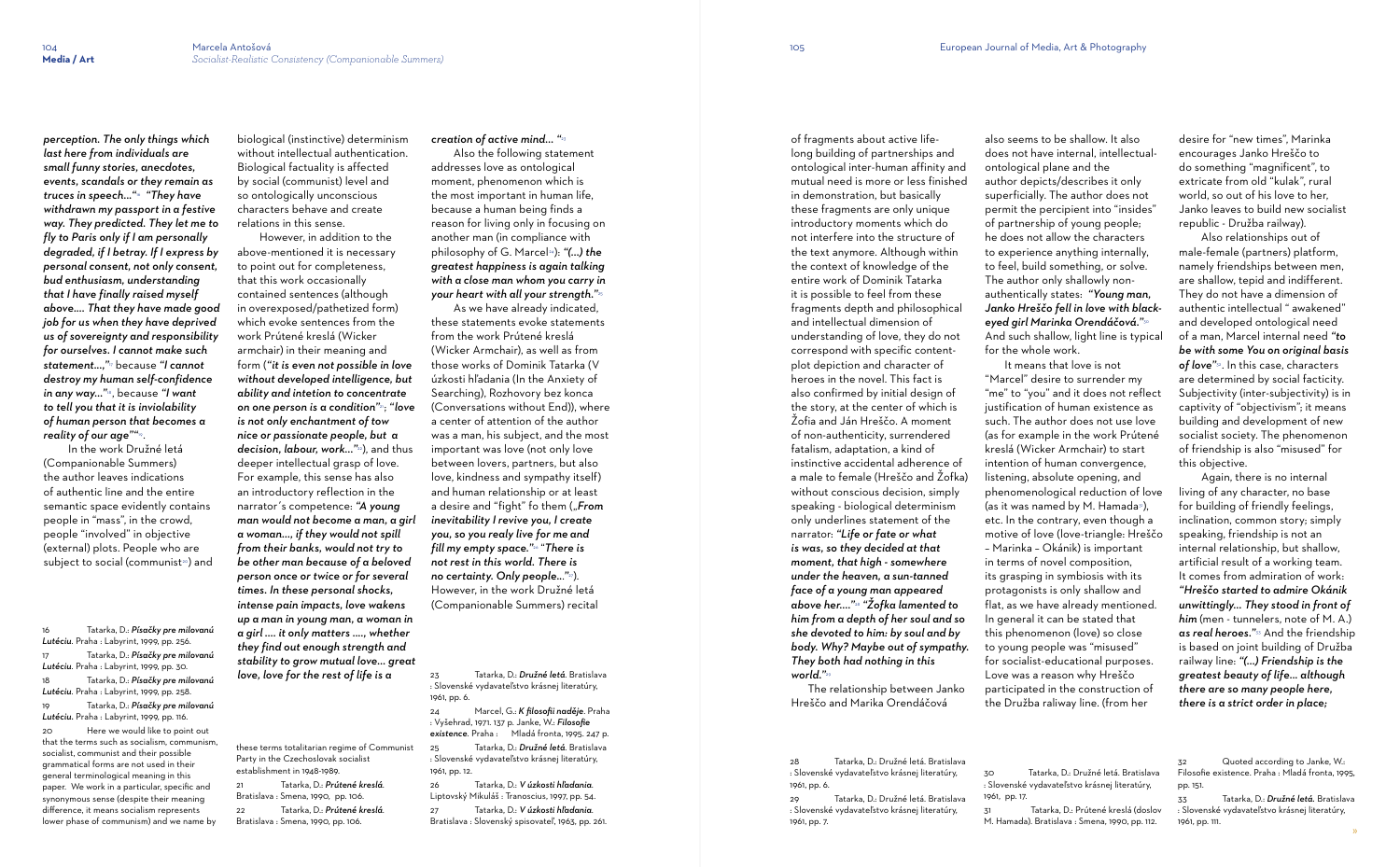*working clothes are hang under the towels instead of festive ones. People who are able to work in such narrow place as a tunnel without hindering each other, are used to order everywhere."*34 *"(...) a man with a man working together, building a tunnel together, it is how it works: he is your friend, within your reach, you understand him: this is what we built together."*<sup>35</sup>

 The author "pushes" the friendship between men to the foreground exactly because in this work it is a synonym of common building, construction, collectivism, and in some places it is explicitly preferred on the expense of a relationship between a man and woman: *"You, Hreščo, won´t come back for her – for Marinka* (to Družba railway line, note M. A.). *But the greatest, the most human thing in the world is friendship of these men* (it means of men working on the same construction, note M. A.)*."*36 "*A large construction, a large tunnel - always joined us. We lived nice years, the whole life like this. Nice, in friendship, not with wife, not with children, but with friends in the construction site."*<sup>37</sup> *"Yes, also Hreščo knows that the most beautiful adornment of life* 

34 Tatarka, D.: *Družné letá*. Bratislava : Slovenské vydavateľstvo krásnej literatúry, 1961, pp. 102.

35 Tatarka, D.: *Družné letá*. Bratislava : Slovenské vydavateľstvo krásnej literatúry, 1961, pp. 70.

36 Tatarka, D.: *Družné letá*. Bratislava : Slovenské vydavateľstvo krásnej literatúry, 1961, pp. 102.

37 Tatarka, D.: *Družné letá*. Bratislava : Slovenské vydavateľstvo krásnej literatúry, 1961, pp. 70.

*is friendship."*38 *"Girlfriend or wife is good, when she is young, but friends are better."*<sup>39</sup>

 Love, as pointed out by Lauček (*"Socialist relationship between a man and a woman misses depths and heights of the most beautiful human feeling, texts repel by their sterility and phrases instead of love confessions of lovers. If something is going on between the lovers, it happens only with emphasis on building and cooperative activity, the characters focus on building, collectivization and fighting..."* <sup>40</sup>*)*, is a ballast in socialist realist literary work. It could be counterproductive to focus on a wife or family ("to be distracted by them from building a new society") at the time, when it is necessary to build a socialist republic.

 However, it is a fact that even though a friendship is a synonym of building of socialist society in the novel, and so in this sense it is explicitly preferred on the expense of a partnership between a man and a woman, both positions of human relationships (parnership and friendship) are described in shallow, external, and superficial form. The honest authentic living (successful or unsuccessful) of human correlations which we are used to in case of Tatarka (Prútené kreslá (Wicker Armchair), V úzkosti hľadania (In the Anxiety

38 Tatarka, D.: *Družné letá*. Bratislava : Slovenské vydavateľstvo krásnej literatúry, 1961, pp. 83.

39 Tatarka, D.: *Družné letá*. Bratislava : Slovenské vydavateľstvo krásnej literatúry, 1961 pp. 106.

40 Lauček, A.: *Schéma a dogma v literatúre*. Prešov : Vydavateľstvo Michala Vaška, 2006, pp. 38.

of Searching) ...) would not only divert attention from "building of socialist society", but at the same time it would also require personally authentic, intimate, subtle, subjective, inner space of a character, and Tatarka cannot and obviously does not want to do anything like this in a socialist realist work.

#### *1.2 About Non-authenticity of Characters in General*

 In case of Družné letá (Companionable Summers) nonauthenticity of characters is in symbiosis with creation of nonauthentic relations and besides the fact that this "non-individuality" of characters is implicitly obvious from the entire story (from character of heroes), it is confirmed more explicitly for several times in the book and it applies not only to relations, but to life as such: *"Everything has gone its own way so far, without her deciding. She has lived as the life went on."*<sup>41</sup> *"They made me a controller in this school, and now they call me a teacher... And I have never heard what a teacher is... All of a sudden, they tell me that from young people like me, they achieve what they want and what is needed."*<sup>42</sup>

 However, there is also a moment in the novel, when Marinka Orendáčová realizes her non-authenticity: *"It is a shame. I always act only in the same way as other girls. I don´t think and I should..."* <sup>43</sup> But aside from the fact that such groan is only unique and it absolutely does not "suite" to this character, because she is more or less inactive throughout the whole story (more dreaming and "groaning" than acting) and

41 Tatarka, D.: *Družné letá*. Bratislava : Slovenské vydavateľstvo krásnej literatúry, 1961, pp. 10.

42 Tatarka, D.: *Družné letá.* Bratislava : Slovenské vydavateľstvo krásnej literatúry, 1961, pp. 134.

43 Tatarka, D.: *Družné letá*. Bratislava : Slovenské vydavateľstvo krásnej literatúry, 1961, pp. 50.

moreover it sounds naive and shallow, a fact is that this appeal addressed to herself is not a call for authentic awakening in true sense of the word, for awakening to her internal world and possible subtle connection of her real "me" with the Absolute (God) of G. Marcel<sup>44</sup> . "True authenticity" (and so false) has "barriers" of "new times" here. Therefore, to think about oneself means to accept directives dictated from outside in this case; it represents a desire of Marinka for new "better" socialist future. Nor a character who represents a repressor of "new times" (Pavol Orendáč) in the socialist realist work and who finally changes his attitude in terms of (political) directives required from outside, is a conscious character. Resistance of Orendáč is not a rational resistance, internal decision, a revolt against a system, but unwillingness to change the habitual rules. It is unwillingness to change a habit, to surrender previously acquired social acceptance and position (*"Pavol Orendáč did not enjoy glory."*45) and to leave comfortable "run-in rails" of previous rules defined from outside (private agriculture, habits, church traditions). So again, it is not a strong, self-confident, authentic character and finally he plastically gave up to new socialist reality. Orendáč´s non-authentic, passive "grasping" (or rather non-grasping) of his own life

is supplemented with his non-

44 Marcel, G.: *K filosofii naděje*. 45 Tatarka, D.: Družné letá. Bratislava

1961, pp. 95.

authentic "attitude" to God - to God not as the Absolute (G. Marcel) to whom a human being awakens in his intimacy on the basis of inter-subjectivity, but to God as a tradition, a "trend" from presocialist times: *"Songs and prayers being prayed and contained in the book for Sunday service were so known to Orendáč, as well as to other worshippers in the church, that he did not have to think of anything. And as far as he did not have to think of anything, he was dreaming pleasantly - whether he believes or not.* 46

 With regard to the above mentioned, it is interesting to see how desire of Tatarka to walk within the limits of socialist realism changes his perception of heroes. As have been specified above, characters are subject to coincidence; they accept external circumstances and things as they occur, or they behave according to rules dictated from outside. And even it seems that they act (agitation, meetings of young people), it is not an activity of strong authentic personalities, but non-individual beings adapting to rules, and it is evil according to existentialism – *"In case for example I passively accept a summary of orders that are seemingly forced on me by an environment to which I was born, by a party to which I was fixed without real thinking, etc., everything happens as if I was just a tool, an ordinary wheel, it means as if I was denied a opportunity to act which is a human possibility par* 

46 Tatarka, D.: Družné letá. Bratislava : Slovenské vydavateľstvo krásnej literatúry, 1961, pp. 195 – 196.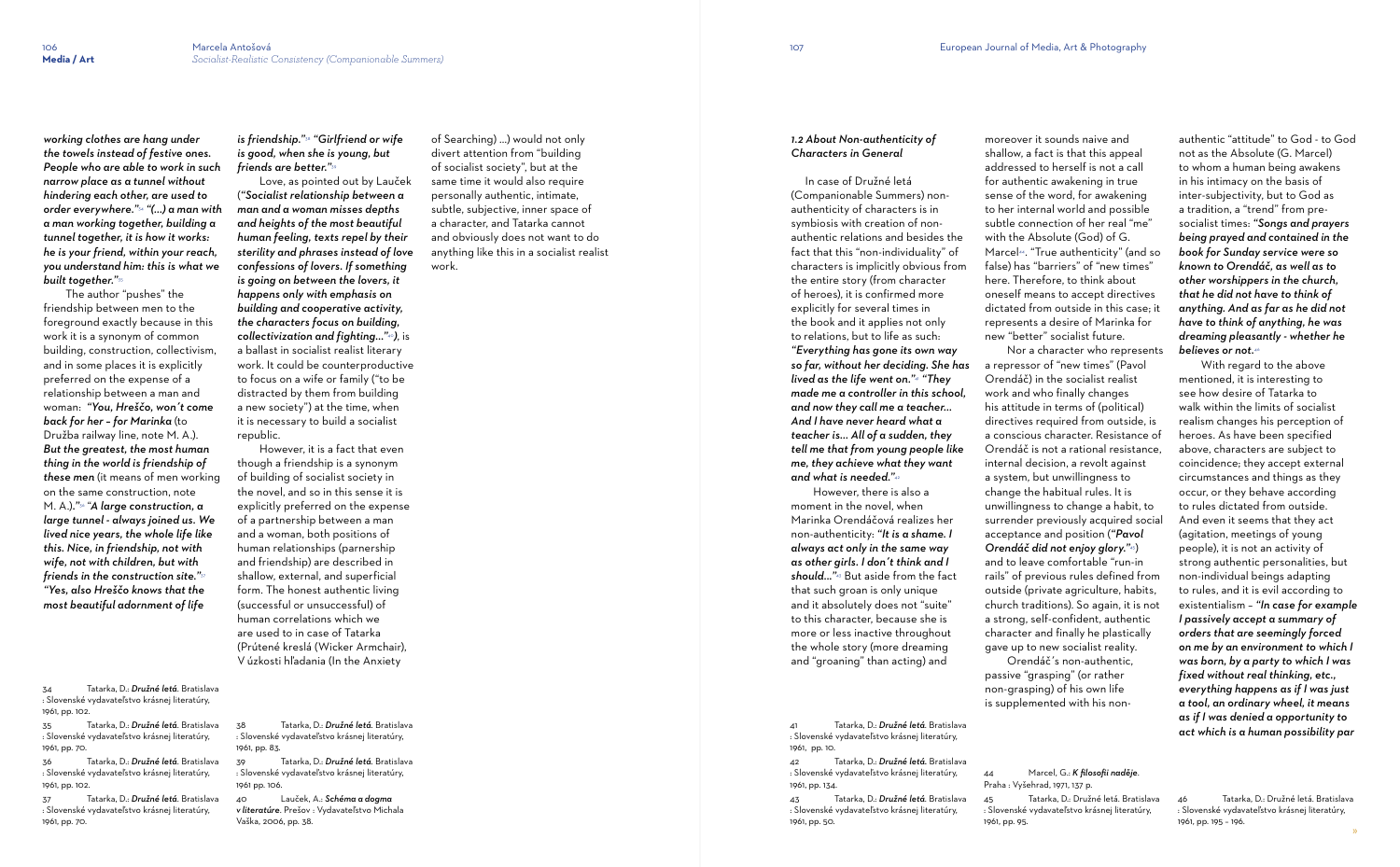*excellence. However, all this after further consideration assumes that the aggrieved person does no know himself/herself, that he/she pushes away exactly what gives him/her own dignity."*<sup>47</sup>

 The characters are missing internal "thinking" second plan (contemplativeness, inner world against preferred superficiality and simplicity) depicted by Tatarka in his works dealing with existentialism on the basis of which the characters could be perceived differently as simple and naive. In terms of socialist realist "barrier", heroes waive their sovereignty and authenticity and they form their lives only seemingly. In fact, they live in a team, a mass and they waive their authenticity in the name of socialist realist rules and needs.

 However, despite this shallow turnover, Tatarka works with the same phenomena, it means with an accident, fate, a in case of existentialist - authentic works. "Only" in this case, characters - to prevent "harming" of socialist intents - do not ask on anything, they are not internally awaken (as we have already shown) and they surrender to such accident and fatefulness without conflicts (*"Life, fade or what it was, were decisive in that moment..."* <sup>48</sup>*; "she lived as she could..."* <sup>49</sup>*).*<sup>50</sup>

47 Marcel, G.: K filosofii naděje. Praha : Vyšehrad, 1971, p. 80.

48 Tatarka, D.: *Družné letá*. Bratislava : Slovenské vydavateľstvo krásnej literatúry, 1961, pp. 7.

49 Tatarka, D.: *Družné letá*. Bratislava : Slovenské vydavateľstvo krásnej literatúry, 1961, pp. 10.

50 Of course, according to socialist realist standardization, if there is a character

 Just to make it more interesting and for comparison we can also mention a view of Tatarka´s (let´s call them existentialistic) heroes on fatality or casualness in the work Prútené kreslá (Wicker armchair) or in the work Písačky (Scribbles): *"I was astonished to watch a coincidence that suddenly incurred. A whole stream of coincidences casted me about like a splinter. And I did not want to surrender, because it did not strengthen my selfconfidence at all ...* <sup>51</sup>; *"(...) it could not be a chance that we sit here... Coincidence is in conflict with even the modest self-confidence and so with Daniela ...., she - Daniela does not meet with random people. She does only what she can justify..."* 52; *"Fate? – Slzička smiles bitterly. There is also something what is called a fate. Fate in all of us..."* 53

> Let's focus on a feeling of strangeness as a basic existential. Even in connection with Hreščo the narrator says: *"Coldness has passed through Hreščo, he shaked because of a feling of strangeness."*<sup>55</sup> Notwithstanding the fact that

 A motive of station (or a place crowded with many people, such as: station, hotel...) is also intersting and penetrating the work of Dominik Tatarka. Tatarka used this motive to create atmosphere of a crowd of people who are passing by, who are strangers, inaccessible to each other in existentialist-tuned works, to underline essential Sartre loneliness of a human existence in the crowd of peoples.

in the novel who manifests rebellion, such character is either finally transferred prosocialistically or he remains a "black" hero/ saboteur. However, a role of such saboteur is not to fight for personal awakening, but he represents a byword in the socialist realist work. For more information, see Lauček, A.: *Schéma a dogma v literatúre*, 2006.

51 Tatarka, D.: *Prútené kreslá*. Bratislava : Smena, 1990 , pp. 13. 52 Tatarka, D.: *Prútené kreslá*. Bratislava : Smena, 1990,pp. 33.

53 Tatarka, D.: *Písačky pre milovanú Lutéciu*. Praha : Labyrint, 1999, pp. 156.

### *1.3 About Potential Existentialist Moments and their "Socialist Modifications"*

 Socialist theme and superficiality, shallowness of relationships, building of communist society, etc. present in the whole book strictly "prevent" Tatarka´s escape into more complex and so existentialist positions. In the work Družné letá (Companionable Summers), there is nothing at first sight, what would primarily - by form and meaning - protrude, "scream" and potentially attract attention on the topic of existentialism.

 Although Tatarka occasionally uses existentialist motives (death, strangeness) and also motives or poetic methods which preferentially do not refer to existentialism, but also with help of these methods, Tatarka created existentialist axioms in this existentialist works  $(station, nature-human\ parallelism<sup>54</sup>).$ but in this case, he consistently modifies them so they look like pro-socialist. And so, if the writer attracts attention to existentialism somehow in the work Družné letá (Companionable Summers), then it is exactly this vehement "clumsy" effort to avoid it.

54 For more information, see: Antošová, M.: Dominik Tatarka v kontexte existencializmu. Nitra : FF UKF, 2011, 158 p.

55 Tatarka, D.: *Družné letá*. Bratislava : Slovenské vydavateľstvo krásnej literatúry, 196, pp. 56.

the writer does not speak about this moment any more, it is not authentically depicted, it dos not have an atmosphere of authenticity and seriousness, the author does not provide this feeling larger space and it is really only a negligible moment (in the whole novel - only few sentences and laconic groans). just "for sure" the author returns to this moment later on, so he can upturn it by a team and work: *"(...) he admired the men fighting with the element of earth. They grew in front of him as real heroes. Hreščo stopped to think or be sorry for himself, I, Hreščo, captured in this foreign world, when I get out of* 

*here?* <sup>56</sup>

 Also in this case Okánik is at the station, but now it is not a place of existentialist human distance, but a place with an express train Prague – Moscow (*"Ďuro Okánik discovered another place: station. He feels the best here. There is a noticeboard on the whole wall. Prague and Moscow are drawn in white edges and* 

56 Tatarka, D.: *Družné letá*. Bratislava : Slovenské vydavateľstvo krásnej literatúry,

1961, pp. 111.

57 For more information, see: Antošová, M.: Dominik Tatarka v kontexte existencializmu. Nitra : FF UKF, 2011, 158 p.

#### *connected with a red ribbon..."* 58 ).

 A natural-human parallelism is also evident in this work. For example, in the part Rozprávka o prichádzajúcej jari (Tale about Upcoming Spring) (V úzkosti hľadania (In the Anxiety of Searching)), Tatarka used this parallelism to underline biologicalspiritual (natural-spiritual) dimension of a man<sup>59</sup> . He likened natural facts to a human subject (to feelings, inner processes) and with help of natural-human parallelism he drawn attention to intimate, inner world and feelings of the characters. In the work Družné letá (Companionable Summers), the author likened a hill Bujanová (its majesty and untouched internal beauty) to Marinka specifically: *"She is inaccessible to feelings and intellect of Hreščo. She hides her secrets, her interior, her soul. Hreščo took a think, wants to know what is inside, as if he does not look at the hill Bujanová, but rather to a pretty face of a girl (Marinka), who burnt her face to his soul forever."* 60 Later on, this parallelism (untouchable interior of the hill, it means not knowing the internal world of Marinka) takes more general dimensions, as if a general desire of Jano Hreščo to enter the insides of the hill (*"If it was* 

<sup>58</sup> TATARKA, D.: *Družné letá*. Bratislava : Slovenské vydavateľstvo krásnej literatúry, 1961, pp. 85.

<sup>59</sup> See ANTOŠOVÁ, M.: Fenomén existencializmu v Tatarkovej rozprávke o prichádzajúcej jari. In Obert, V. (ed): Literárnovedné štúdie III. Nitra : FF UKF, 2003, pp. 122 133.

<sup>60</sup> Tatarka, D.: *Družné letá*. Bratislava : Slovenské vydavateľstvo krásnej literatúry, 1961, pp. 93.